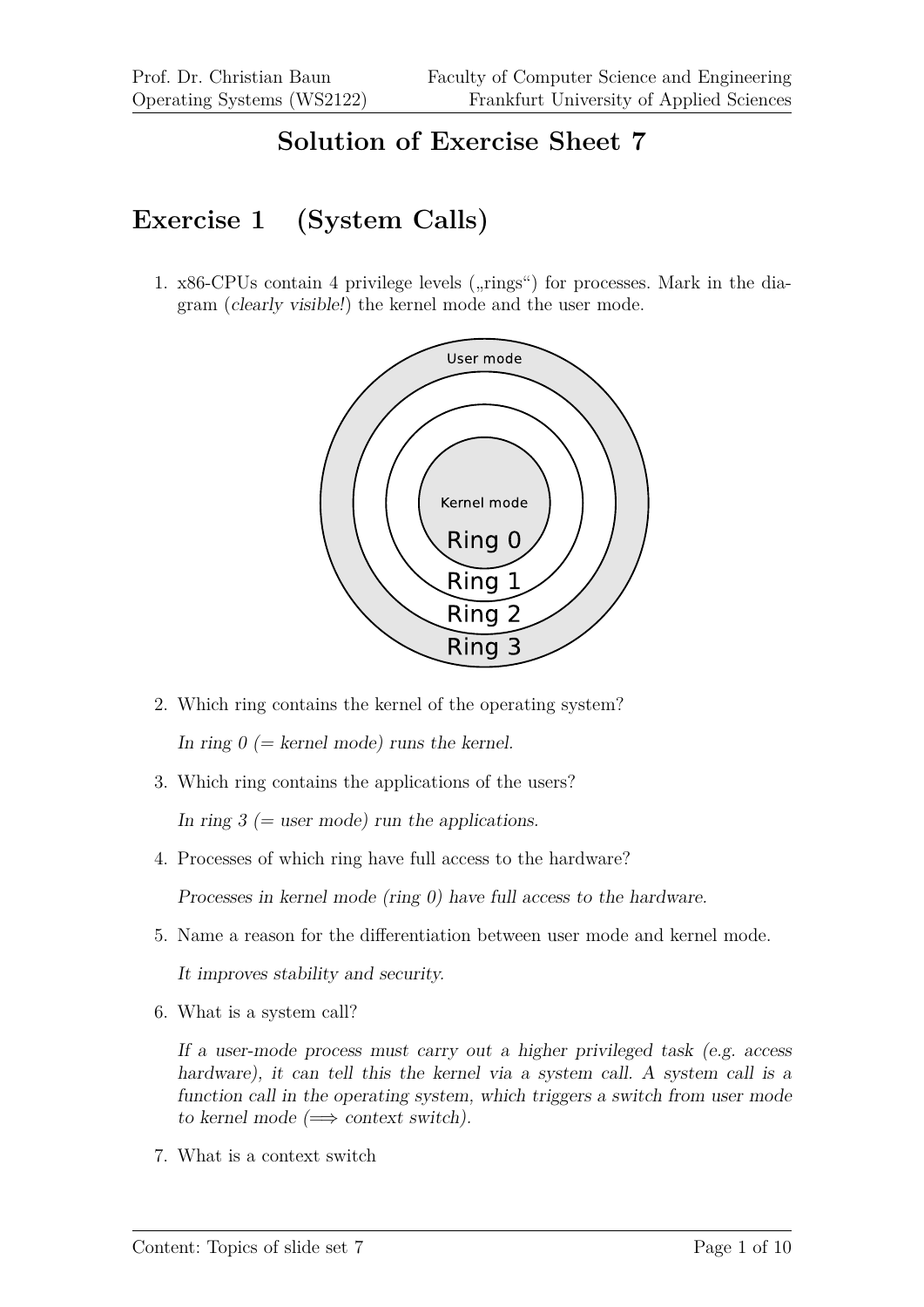A process passes the control over the CPU to the kernel and is suspended until the request is completely processed. After the system call, passes the kernel, the control over the CPU back to the user-mode process. The process continues its execution at the location, where the context switch was previously requested.

8. Name two reasons why user mode processes should not call system calls directly.

Working directly with system calls is unsafe and the portability is poor.

9. What alternatives exist, if user mode processes should not call system calls directly?

Modern operating systems provide a library, which is logically located between the user mode processes and the kernel.

# **Exercise 2 (Processes)**

- 1. Which three sorts of process context information stores the operating system? User context, hardware context and system context.
- 2. Which process context information are not stored in the process control block?

The user context, which is the allocated address space (virtual memory).

3. Why does the process control block not store all process context information?

Depending of the architecture, the virtual memory of each process may be several GB in size. Therefore, the user context is just to big in size, to store it twice.

4. What is the task of the dispatcher?

It carries out the state transitions of the processes.

5. What is the task of the scheduler?

It specifies the execution order of the processes.

6. The process state model with 2 states is the smallest possible process model. Enter the names of the states in the diagram of the process state model with 2 states.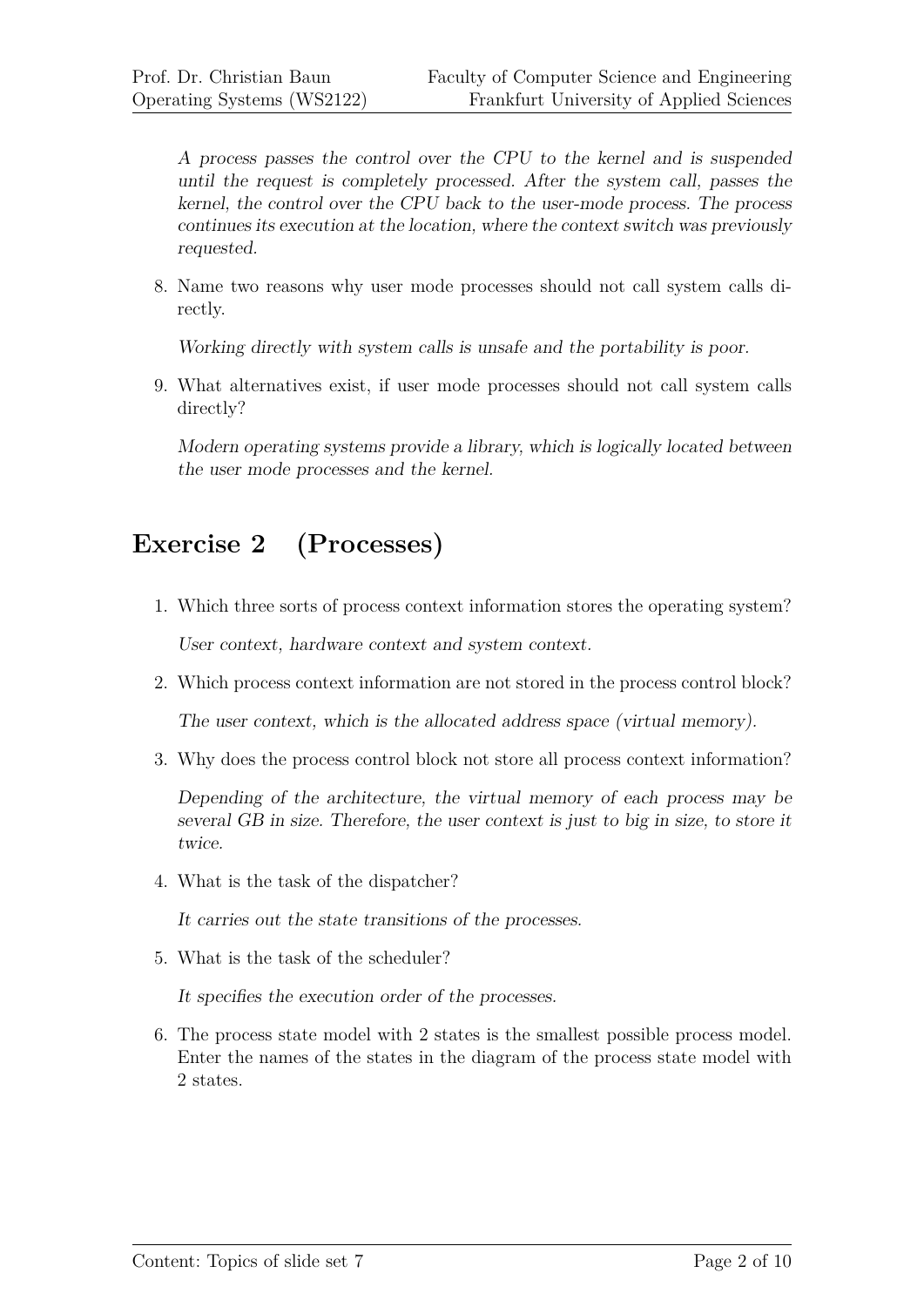

7. Does the process state model with 2 states make sense? Explain your answer shortly.

The process state model with two states assumes that all processes are ready to run at any time. This is unrealistic because almost always do processes exist, which are blocked. The idle processes must be categorized into two groups:

- Processes, which are ready.
- Processes, which are blocked.
- 8. Enter the names of the states in the diagram of the process state model with 6 states.



9. What is a zombie process?

A zombie process has completed execution (via the system call exit) but its entry in the process table exists until the parent process has fetched (via the system call wait) the exit status (return code). Its PID can not yet be assigned to a new process.

10. What is the task of the process table?

For managing the processes, the operating system implements the process table. It contains for each process a record which is called process control block.

11. How many status lists for processes in "blocked" state manages the operating system?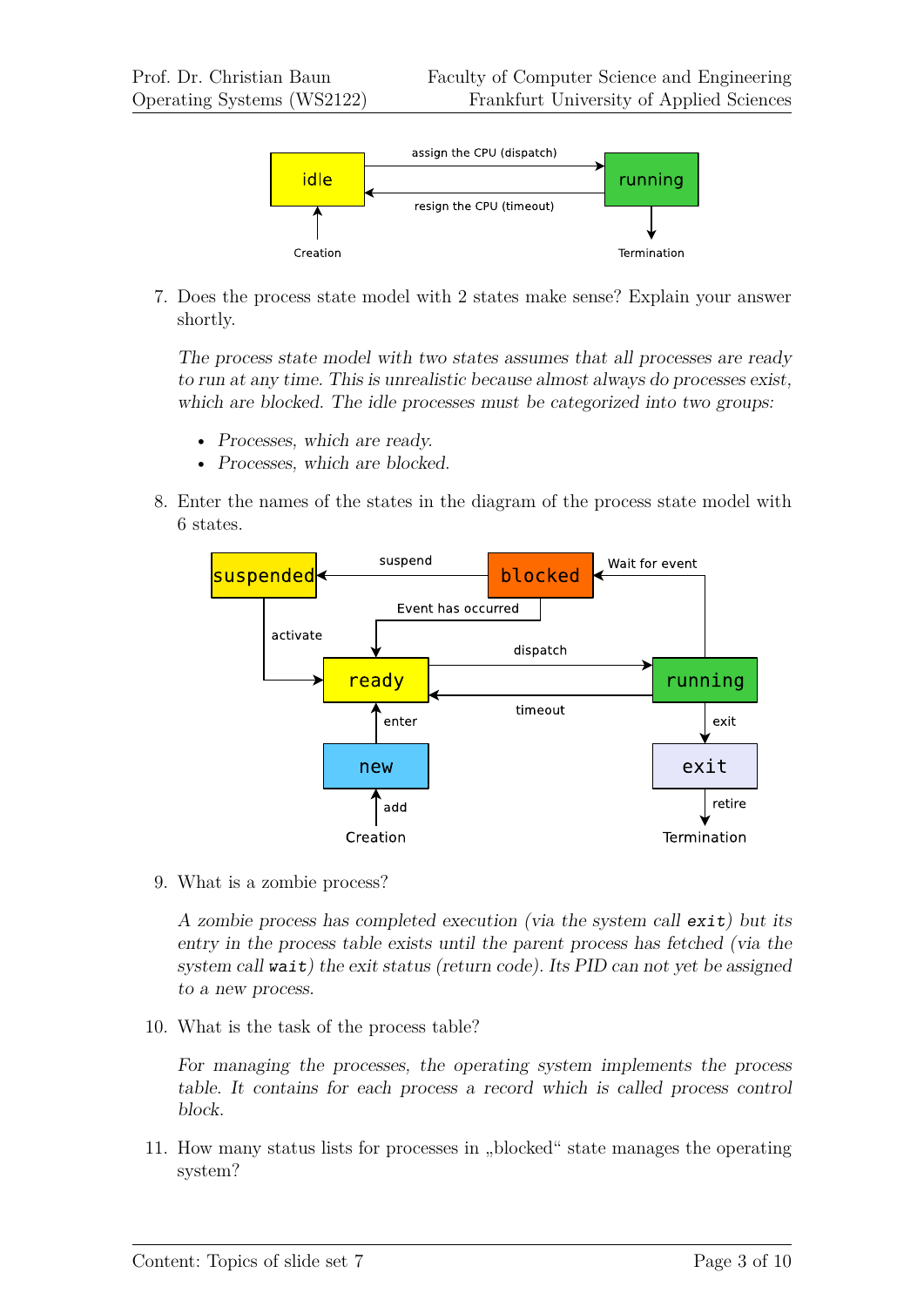For each event, there is a separate list of processes waiting for this event.

12. What happens if a new process should be created, but the operating system has no more free process IDs (PID) left?

In this case, no new process can be created.

13. Describe the effect of calling the system call fork().

If a process calls fork, an identical copy is started as a new process.

14. Describe the effect of calling the system call exec().

The system call exec replaces a process with another one.

15. The three diagrams below show all existing ways of creating a new process. Specify for each diagram, which system call(s) are required to implement the illustrated way of process creation.



16. A parent process (PID  $= 75$ ) with the characteristics, described in the table below, creates a child process (PID = 198) by using the system call  $fork()$ . Enter the four missing values into the table.

|                        | Parent Process   Child Process |     |
|------------------------|--------------------------------|-----|
| PPID.                  | 79                             | 75  |
| PID                    | 75                             | 198 |
| HID                    | 18                             |     |
| Return value of fork() | 198                            |     |

17. Describe what init is and what its task is.

init is the first process in Linux/UNIX. It has PID 1. All running processes originate from init. init is the father of all processes.

18. Name the differences of a child process from the parent process shortly after its creation.

The PID and the memory areas.

19. Describe the effect, when a parent process is terminated before the child process.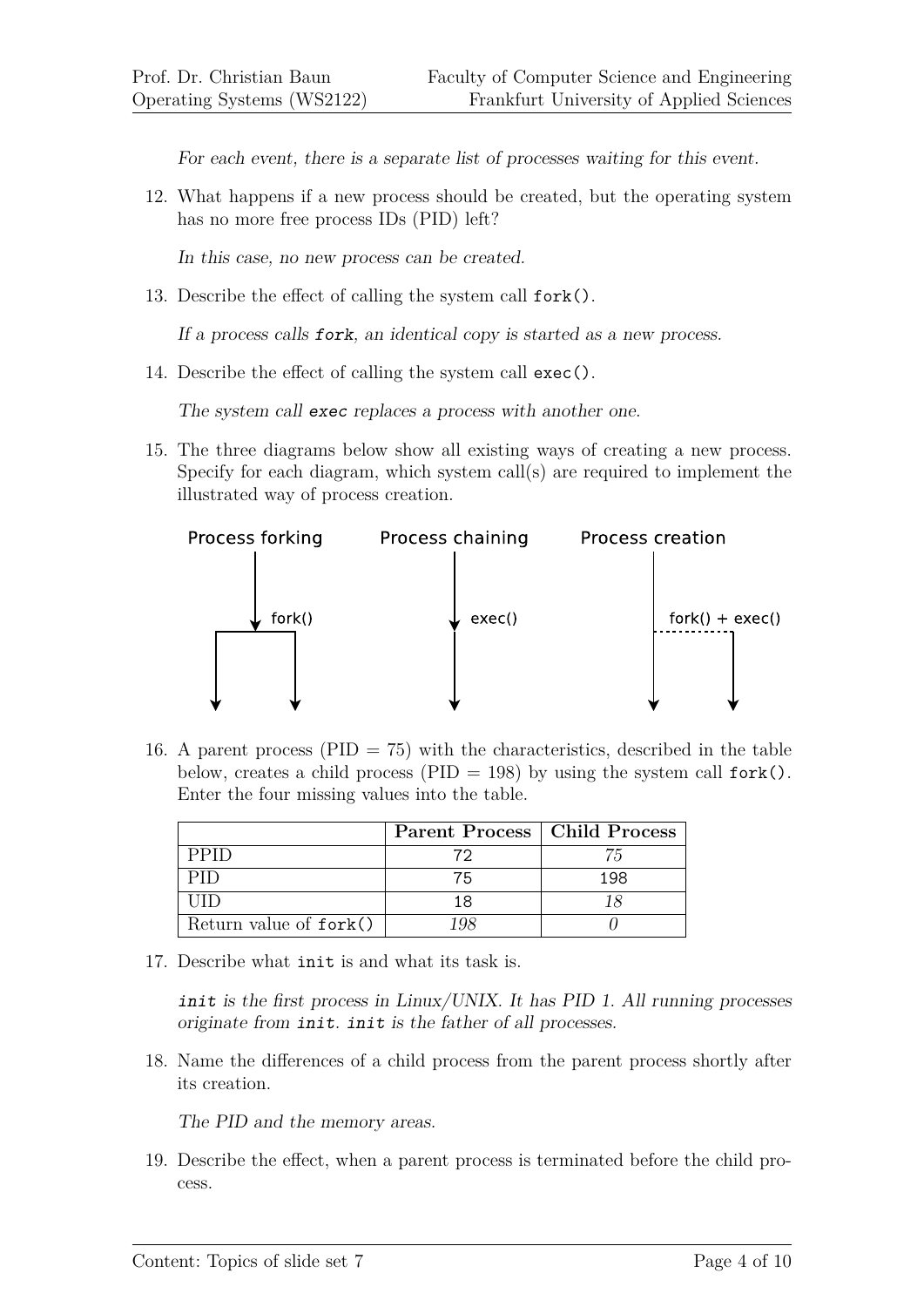If a parent process terminates before the child process, it gets init as the new parent process assigned. Orphaned processes are always adopted by init. The PPID of the cild process then becomes value 1.

20. Describe what data the Text Segment contains.

It contains the program code (machine code).

21. Describe what data the Heap contains.

Constants and variables, which get values assigned in global declarations (outside of functions).

22. Describe what data the Stack contains.

Command line arguments, environment variables of the program call, call parameters and return address of functions, local variables of functions.

# **Exercise 3 (Time-based Command Execution, Control Structures, Archiving)**

1. Program a shell script, which reads two numbers as command line arguments. The script should check whether the numbers are identical, and print out the result of the check.

```
1 #!/bin/bash
2 #
3 # Skript : vergleich .bat
4 #
5 echo " Geben sie zwei Zahlen ein "
6 read -p "Zahl1:" zahl1
7 read -p " Zahl2 : " zahl2
8 if [ $zahl1 -eq $zahl2 ]; then
9 echo "Die beiden Zahlen sind gleich groß."
10 else
11 echo "Die beiden Zahlen sind nicht gleich groß."
12 fi
```
2. Extend the shell script in a way that if the numbers are not identical, it is checked, which one of the two numbers is the larger one. The result of the check should be printed out.

```
1 #!/bin/bash
2 #
3 # Skript : vergleich2 .bat
4 #
5 echo " Geben sie zwei Zahlen ein "
6 read -p "Zahl1:" zahl1
7 read -p " Zahl2 : " zahl2
8 if [ $zahl1 - eq $zahl2 ] ; then
```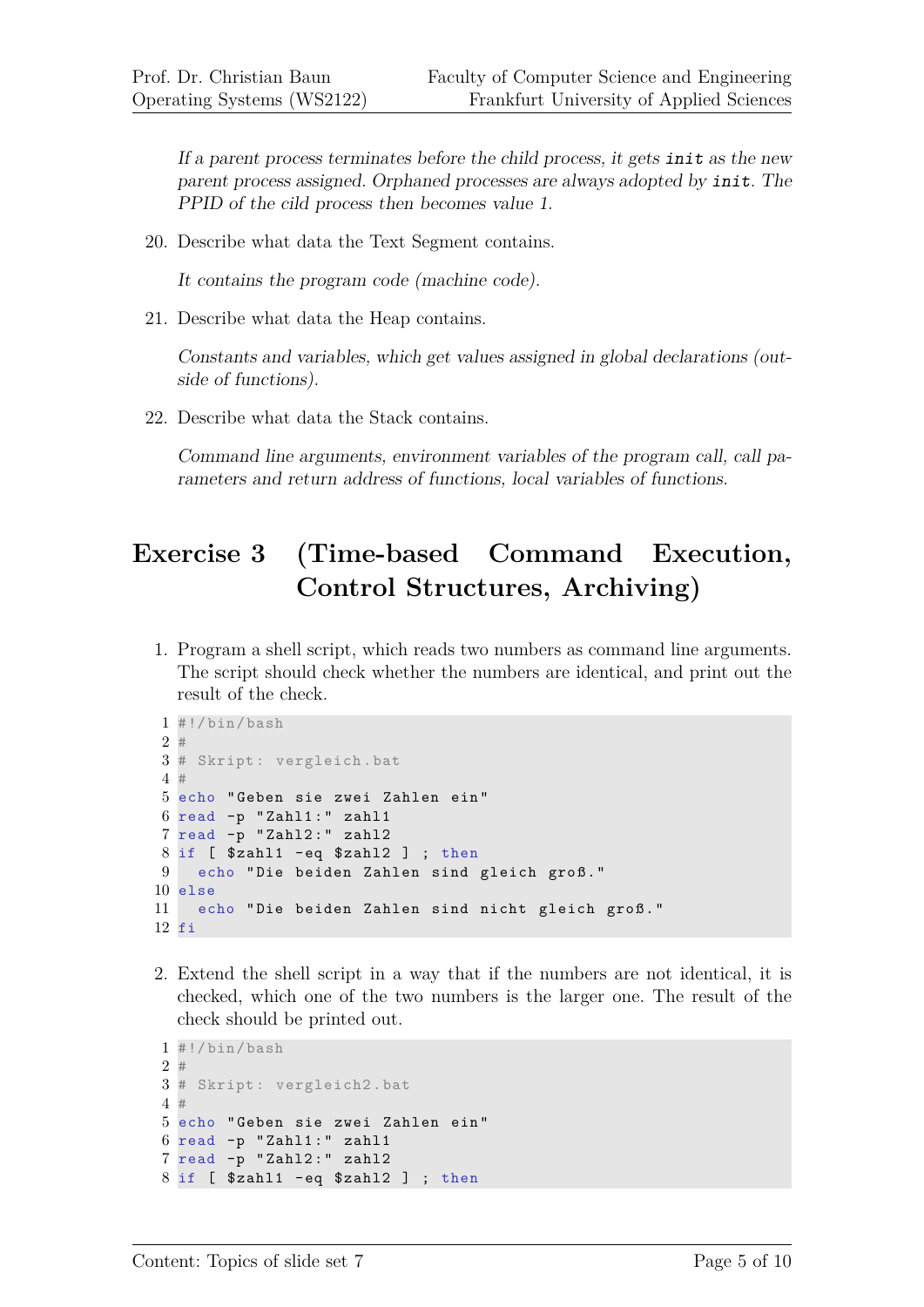```
9 echo "Die beiden Zahlen sind gleich groß."
10 elif [ $zahl1 -gt $zahl2 ]; then
11 echo "Zahl 1 mit Wert $zahl1 ist größer."
12 else
13 echo "Zahl 2 mit Wert $zahl2 ist größer."
14 fi
```
3. Program a shell script, which creates a backup of a directory of your choice. The script should create an archive file with the file extension .tar.bz2 from the directory. The archive file should be stored in the directory /tmp. The name of the archive file should correspond to the following naming scheme:

```
Backup_<USERNAME>_<YEAR>_<MONTH>_<DAY>.tar.bz2
```
The fields  $\langle$ USERNAME>,  $\langle$ YEAR>,  $\langle$ MONTH> and  $\langle$ DAY> should be replaced by the current values.

```
1 #!/bin/bash
2 #
3 # Skript : archiv_erstellen . bat
4 #
5 ARCHIVNAME = " Backup_ ` whoami `_` date + " % Y_ % m_ % d " `. tar . bz2 "
6 VERZEICHNIS = " / tmp / testverzeichnis "
7
8 # Archivdatei mit bz2 - Kompression erstellen
9 # c => create an archive file.
10 # j => bz2 compression.
11 # v => show detailed output of command.
12 # f => filename of archive file.
13 tar - cjvf $ARCHIVNAME $VERZEICHNIS
14
15 # Archivdatei nach /tmp verschieben
16 mv $ARCHIVNAME / tmp
```
4. Program a shell script, which checks if already today an archive file was created according to the naming scheme of subtask 3. The result of the check should be printed out in the shell.

```
1 #!/bin/bash
2 #
3 # Skript : archiv_untersuchen . bat
4 #
5 DATEI = "/tmp/Backup `whoami` `date + "% Y % m % d " `. tar . bz2 "
6
7 if [ ! -f $DATEI ] ; then
8 echo "Die Datei $DATEI existiert nicht.";
9 else
10 echo "Die Datei $DATEI existiert.";
11 fi
```
5. Write two cron jobs. She first cron job should execute at 6:15 am on every day (except on weekends) the shell script from subtask 3, which creates the archive file with the backup.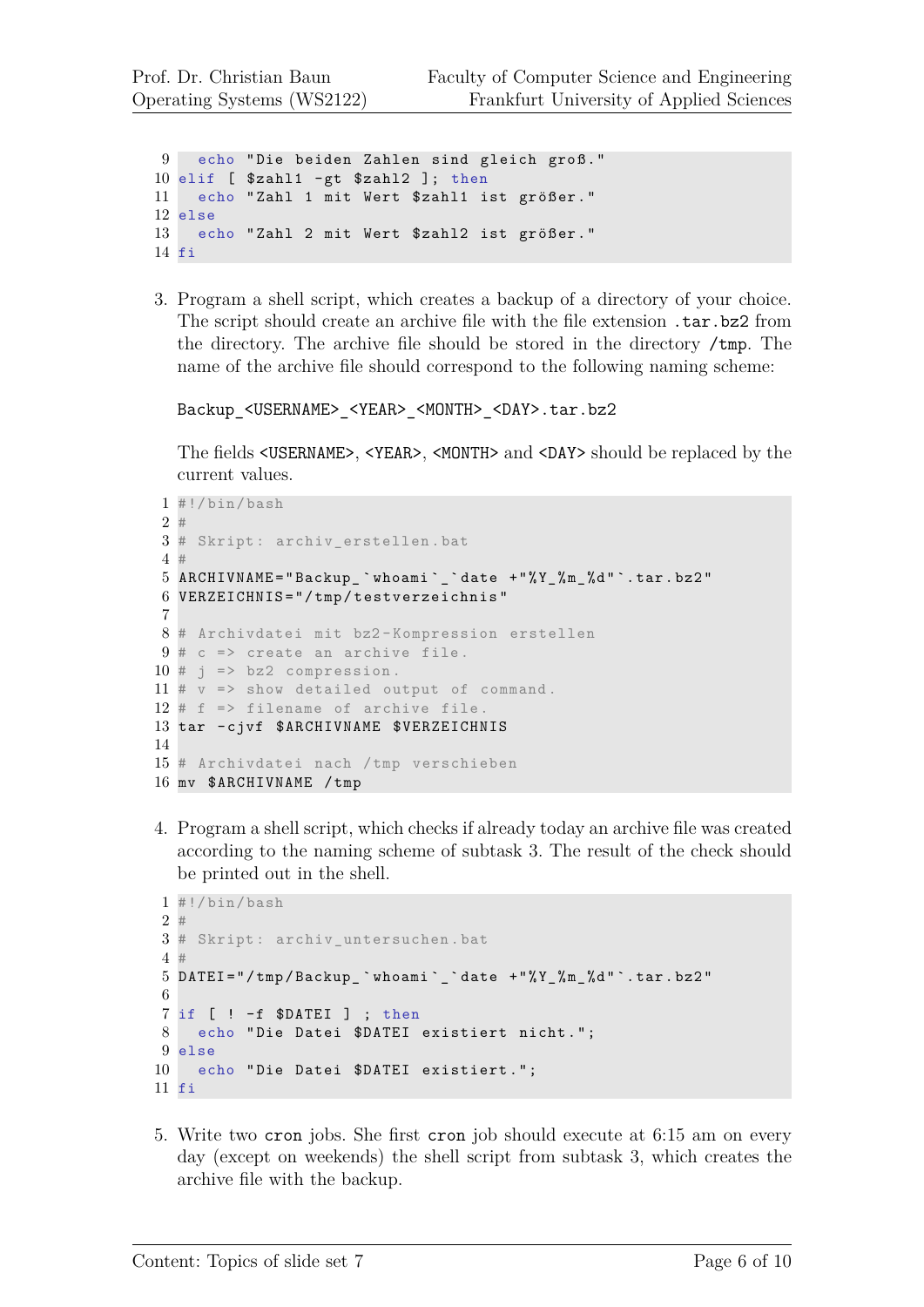She second cron job should execute at 11:45 am on every day (except on weekends) the shell script from subtask 4, which checks, whether already today an archive file was created.

The output from the shell scripts should be appended to a file /tmp/Backup-Log.txt. If the archive file Backup...tar.bz2 has been created successfully, this should be noted in the log file /tmp/Backup-Log.txt.

Before each new entry in the file, lines according to the following pattern (with current values) should be inserted into the log file /tmp/Backup-Log.txt.

```
*****************************
20.11.2013 --- Time: 21:39:51
```
Um die Lösung zu verstehen, hier im Vorfeld einige wichtige Informationen zur Crontabelle.

Jeder Auftrag / jede Zeile in der crontab besteht aus sechs Feldern. Die ersten fünf Felder werden benutzt, um den Ausführungszeitpunkt des Auftrags zu bestimmen. Im sechsten und letzten Eintrag wird das Programm, Skript oder Kommando festgelegt, das zu dem Ausführungszeitpunkt gestartet werden soll.

- Spalte 1: Minute  $(0-59 \text{ oder }*)$
- Spalte 2: Stunde  $(0-23 \text{ oder } *)$
- Spalte 3: Tag  $(1-31 \text{ oder }*)$
- Spalte 4: Monat  $(1-12, Jan-Dec$  oder jan-dec oder  $*)$
- Spalte 5: Wochentag (0-6, Sun-Sat oder sun-sat oder \*)
- Spalte 6: Auszuführender Befehl (Programmname und Pfad)

Ein Eintrag in der Crontabelle darf auf keinen Fall einen Zeilenumbruch enthalten und nicht länger als 1024 Zeichen sein. Kommentare beginnen in der Crontabelle immer mit einer Raute (#). Es ist nicht nur möglich, einen Wert pro Zeitspalte anzugeben. Es können auch mehrere Werte pro Spalte angeben werden. Diese werden durch Kommas voneinander getrennt.

Zum Ausgeben und Bearbeiten der eigenen Crontabelle auf der Shell existiert der Befehl crontab:

- crontab -1: Die eigene crontab ausgeben.
- crontab -e: Die eigene crontab bearbeiten.
- crontab -r: Die eigene crontab löschen.

Der Editor, den der Befehl crontab aufruft, ist standardmäßig vi. Um die Crontabelle mit einem anderen Editor zu bearbeiten, muss die Shellvariable EDITOR erzeugt werden. Diese muss den Namen und wenn nötig noch den Pfad des bevorzugten Editors enthalten. Mit dem folgenden Befehl auf der Shell wird in Zukunft die Crontabelle immer mit dem Editor nano gestartet:

#### export EDITOR=/usr/bin/nano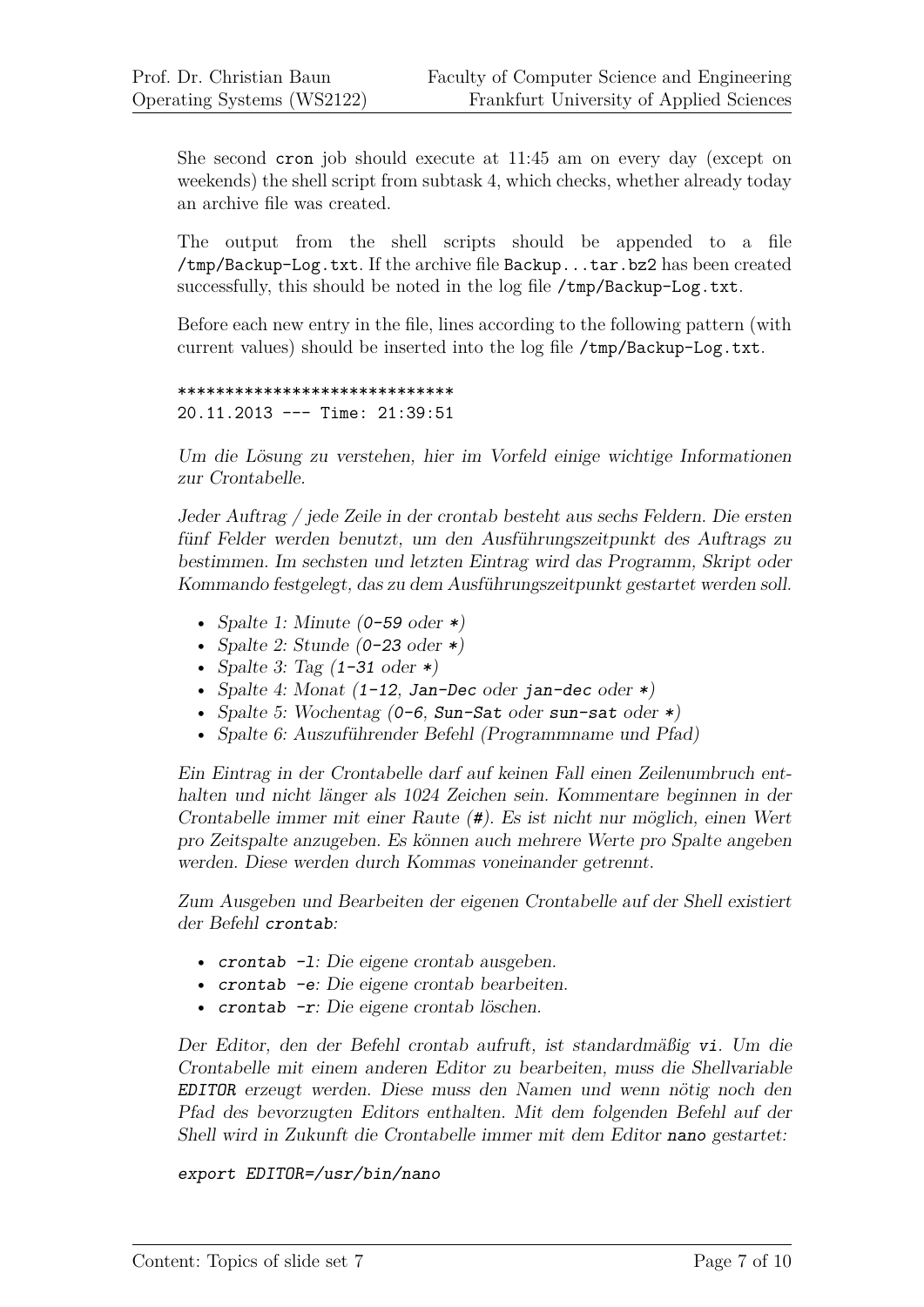Eine mögliche Lösung:

```
$ export EDITOR=/usr/bin/joe
$ crontab -e
```
Einträge in der Crontabelle passend zur Aufgabenstellung:

```
# 1. Spalte: 15. Minute der Stunde
# 2. Spalte: 6. Stunde des Tages
# 3. Spalte: An jedem Tag des Monates
# 4. Spalte: In jedem Monate des Jahres
# 5. Spalte: An den Wochentage Montag bis Freitag
# 6. Spalte: Kommando
15 6 * * 1-5 echo -e "***********************\n`date
+%d.%m.%Y\ ---\ %X`" >> /tmp/Backup-Log.txt &&
/pfad/zu/archiv_erstellen.bat >> /tmp/Backup-Log.txt
# 1. Spalte: 45. Minute der Stunde
# 2. Spalte: 11. Stunde des Tages
# 3. Spalte: An jedem Tag des Monates
# 4. Spalte: In jedem Monate des Jahres
# 5. Spalte: An den Wochentage Montag bis Freitag
# 6. Spalte: Kommando
45 11 * * 1-5 echo -e "***********************\n`date
+%d.%m.%Y\ ---\ %X`" >> /tmp/Backup-Log.txt &&
/pfad/zu/archiv_untersuchen.bat >> /tmp/Backup-Log.txt
```
## **Exercise 4 (Shell Scripts)**

- 1. Program a shell script, which checks for a file, which is specified as an argument, whether it exists and if it is a file, a directory, a symbolic link, a socket or a named pipe.
	- The script should print out the result of the check.

```
1 #!/bin/bash
2 #
3 # Skript : datei_testen .bat
4 #
5 if test -e $1 ; then
6
7 echo " Die Datei existiert . "
8
9 if test -d $1 ; then
10 echo " Die Datei ist ein Verzeichnis . "
11 elif test -L $1 ; then
12 echo " Die Datei ist ein symbolischer Link . "
13 elif test -S $1 ; then
14 echo " Die Datei ist ein Socket . "
15 elif test -p $1 ; then
```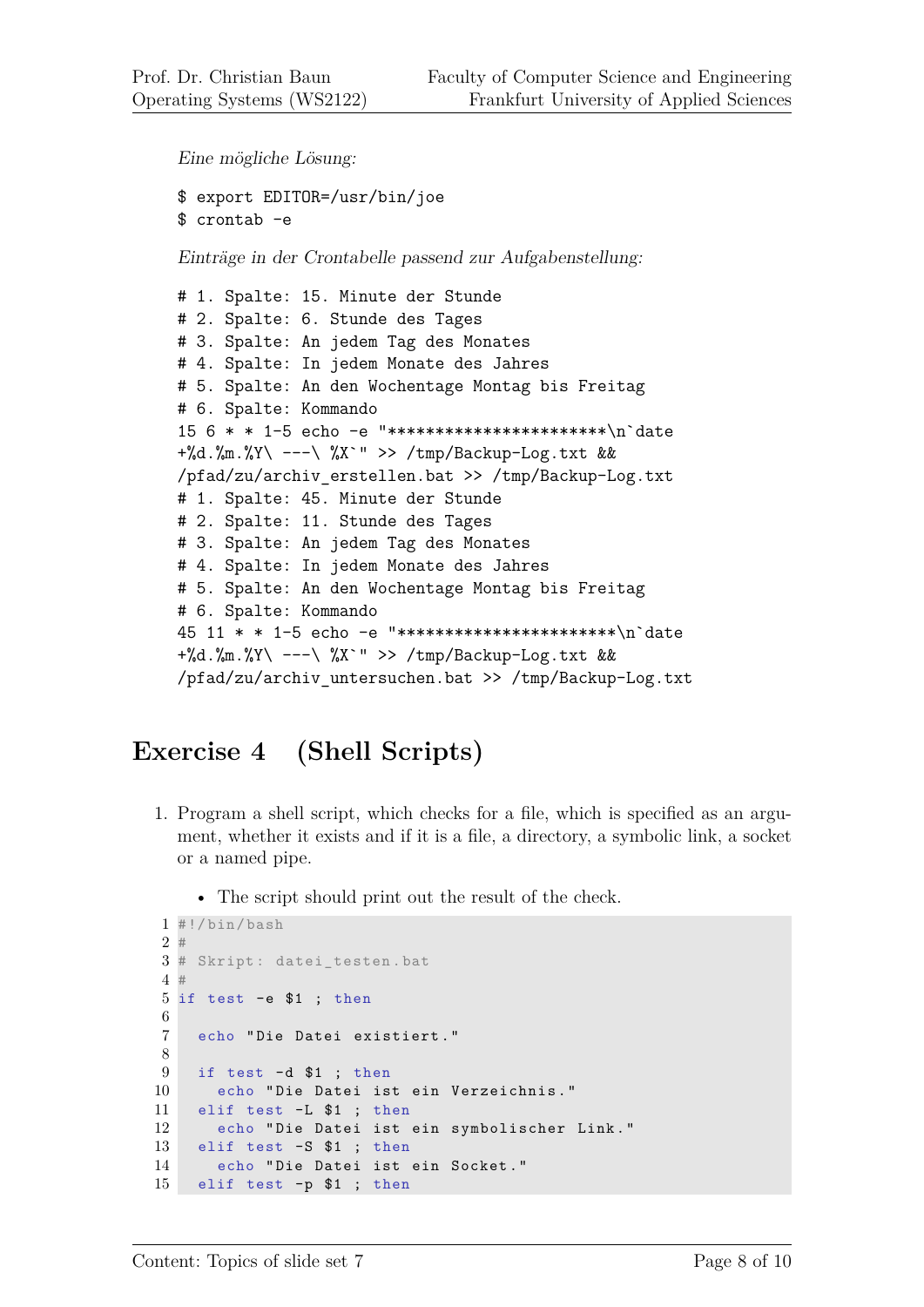```
16 echo "Die Datei ist eine benannte Pipe (FIFO)."
17 fi
18 fi
```
2. Extend the shell script from subtask 1 in a way that if the file, which is specified as an argument, exists, it is checked, if the file could be executed and if write access would be possible.

```
1 #!/ bin/ bash
2 #
3 # Skript : datei_testen2 .bat
4 #
5 if test -e $1 ; then
6
7 echo " Die Datei existiert . "
8
9 if test -x $1 ; then
10 echo "Datei ist ausführbar"
11 else
12 echo "Datei ist nicht ausführbar"
13 fi
14
15 if test -w $1 ; then
16 echo " Datei ist schreibbar "
17 else
18 echo " Datei ist nicht schreibbar "
19 fi
20
21 if test -d $1 ; then
22 echo " Die Datei ist ein Verzeichnis . "
23 elif test -L $1 ; then
24 echo " Die Datei ist ein symbolischer Link . "
25 elif test -S $1 ; then
26 echo " Die Datei ist ein Socket . "
27 elif test -p $1 ; then
28 echo "Die Datei ist eine benannte Pipe (FIFO)."
29 fi
30 fi
```
- 3. Program a shell script, which reads so long text on the command line, until it is terminated by typing END.
	- The script should convert the text, which is read in from the command line, to uppercase.

```
1 #!/bin/bash
2 #
3 # Skript : einlesen .bat
4 #
5 while [ true ]
6 do
7 read EINGABE
8 if [ $EINGABE == "ENDE" ] ; then
9 exit
10 else
```